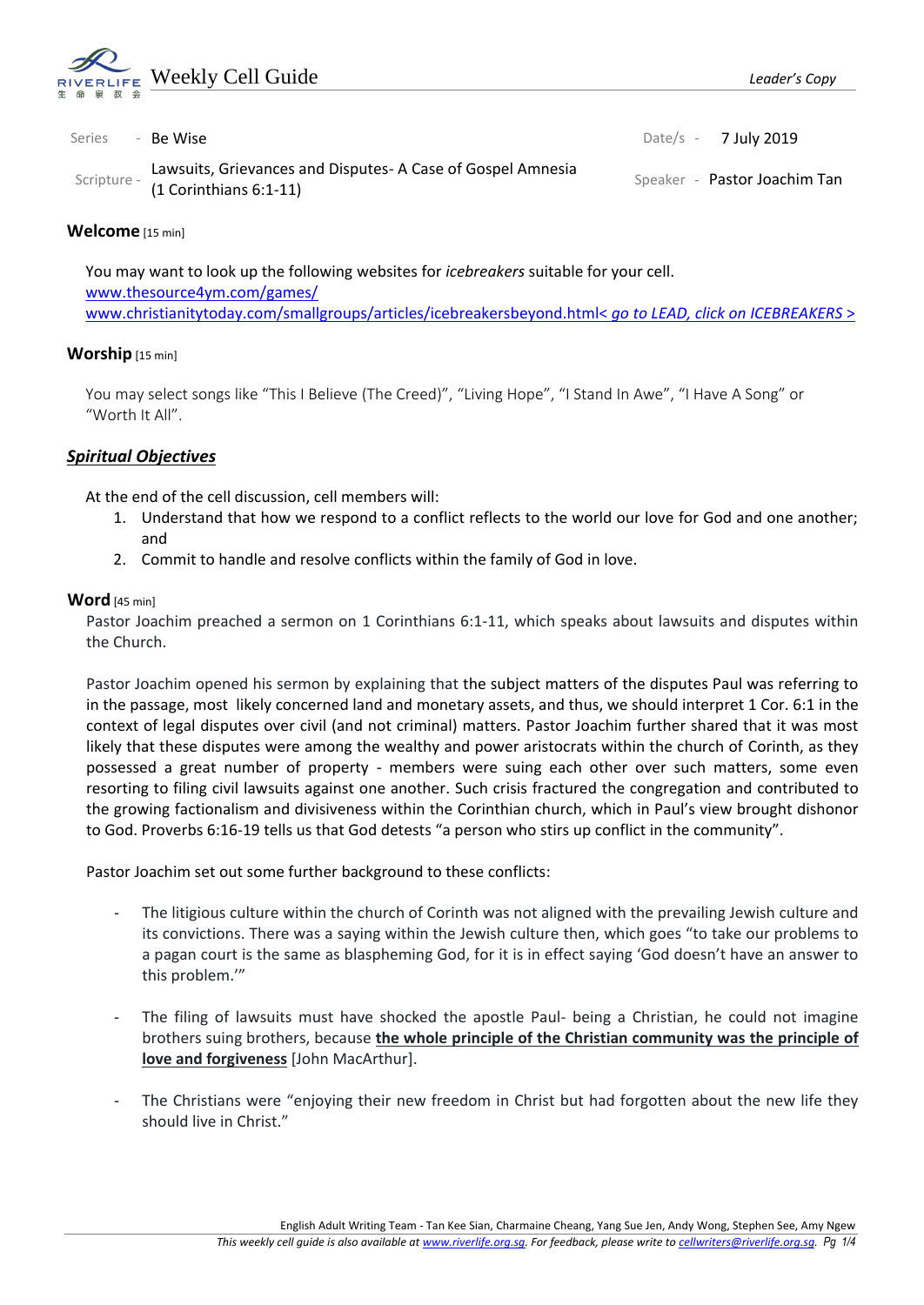Weekly Cell Guide

Pastor Joachim then shared three principles, to keep in mind when resolving disagreements and conflicts within the Church:

- First, we recognise that we have an incredible future destiny.
	- Drawing from various scripture references in 1 Cor 6:2-3, Matthew 19:28, Revelations 3:21 and Daniel 7:27, Pastor Joachim explained as the church and people with a future authority over the New Heaven and the New Earth, we should be able to work things out among ourselves.
- Second, we recognise that we have a spiritual obligation towards one another.
	- o From passages in 1 Cor 6:7-8, Matthew 5:38-40 and Colossians 3:12-13, we see how it is better to suffer wrong and be exploited, rather than do wrong and behave in an unchristian-like manner.
	- o Nothing in the Christian life is more important than forgiveness our forgiveness of others and God's forgiveness of us [John MacArthur]. Our disputes and disagreements cannot be larger and greater than the need for unity in the Body of Christ.
	- o Submitting to the judgment of non-Christian authorities by petitioning to have claims adjudicated by the courts, will contradict the message of the gospel, and compromise our witness to unbelievers. The world will never know we are His disciples, if we hate and do wrong to each other. Let us instead practice the most excellent way, which is to love (see scripture references in John 13:34-35, 1 Cor 13:1-13).
- Third, we recognise that we have a transformed new life in Christ.
	- o Matthew 5:23-24 counsels us to resolve our grudges and be reconciled with our brothers and sisters, before we worship God.

Pastor Joachim ended his sermon by encouraging members of the congregation to not just "forgive and forget", but to go one step further to be reconciled with those within the church who have hurt or offended them.

### *Discussion Questions*

1. **What do you think may have been some motives behind members of the church in Corinthians filing civil lawsuits against one another? Do you think such motives and issues are still prevalent in our day and age?** [10 min]

*Leader's Notes: This is a recap question. Members can spend some time discussing how, in a Christian worldview, the motive and purposes of litigation - not just the legal merits of a dispute - should be scrutinized. We live in a litigious society, just like in Corinthians. Sadly, it is the case that often times, pride, greed, power and revenge are the real driving forces behind lawsuits. These basic human tendencies have not changed over time.*

*The modern hyper-individualistic culture has also led to an increased emphasis on individual civil rights and freedom. We should remember that as Christians, we live in two spheres, with their own set of rights and obligations. While we are citizens of our society on earth, we also have a heavenly citizenship, and the latter should take priority over the former. And as Christians, as Pastor Joachim taught, we are called to owe each other a debt of love, and lay our rights down for the sake of others.* 

2. **Read through 1 Corinthians 6:7-8. Paul was not worried about believers being treated unfairly, but rather, was more concerned how discord within the church will be exposed to and perceived by non-**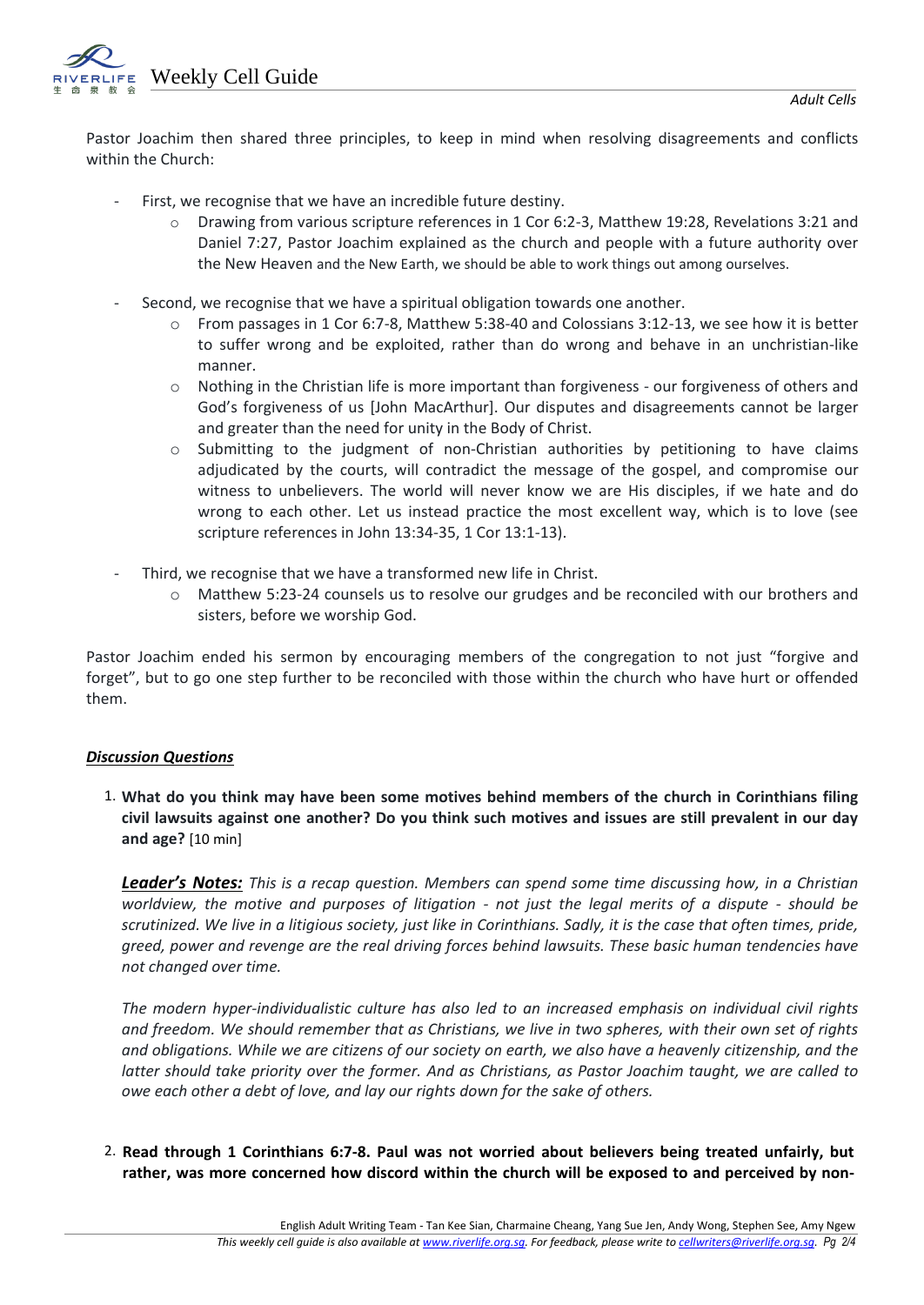

#### **believers.**

# **What truths can we learn from this passage, about the relative importance of our personal rights, weighed against the corporate witness as the church?** [10 min]

*Leader's Notes: A relate question. Paul seems to imply, through this passage, that evangelism is a far more important and crucial goal, compared to securing personal justice. In a lawsuit, even if a Christian wins the fight for his individual rights, the Kingdom loses in terms of reputation, and witness.* 

*What can then motivate us to surrender our personal rights? 1 Corinthians 6 must be read in context of the earlier passages in 1 Corinthians 1-4. As Christians, we should live in a manner considered to be "fools for Christ"- not as the world lives, but as Christ did. As Paul put it in chapter 4, "Being reviled, we bless; being persecuted, we endure; being defamed, we entreat" (Chap 4 vs. 12-13). Love covers a multitude of sins. We who are justified in God's eyes through the work of Christ, can "joyfully accept the plundering of our property, since we know we ourselves had better and lasting possessions" (Heb 10:34). In fact, when we are taken advantage of, we have an opportunity to demonstrate the sacrificial love of Jesus Christ by responding rightly. We can rest assured in the knowledge that God, in His ways and timing, will make rights all wrongs done to us, and restore our wrongful losses. We can leave our vindication in His sovereign hands.* 

- 3. **Pastor Joachim mentioned some wise words from Elder Lee Ee Yang, who shared from his experience as a litigator, and a proprietor of his law firm:** 
	- **Church community is a family, and we should settle disputes within the family as much as possible, as far as it depends on us.**
	- The aim of the court is not to restore the relationship, but to ascertain who is right and who is **wrong. Often times once disputes reach the courts, the relationships are over.**
	- **The Bible teaches us to lay down our rights, not to enforce them. The court's role is to enforce rights. Hence, we should go to the family, for restoration, and not for rights-see Romans 13:8-9.**

**Spend time reflecting on this sharing. In contrast with how the world perceives and resolves conflicts, how do you think reconciliation looks like in the spiritual family of God? What is the role of the church?** [10 min]

*Leader's Notes: A reflect question. As believers, when we are wronged or mistreated, we should be motivated to respond in love, and seek reconciliation, rather than demanding our rights and justice. This contrasts with what the world believes in and teaches. We have a daily choice to make: do we choose to follow the world (human wisdom) or the Word (God's wisdom)?*

*Another takeaway is the important role which the church and its leaders play in the resolving of conflicts between members. According to Paul, Christians should be able to judge simple and ordinary earthy matters, because of God's wisdom and Spirit in us- we are also given wisdom from the bible to deal with problems, instead of having our disputes be adjudicated by unbelieving secular judges. The Church should facilitate the peaceful and respectful resolution of disputes between members, in a manner that is more compatible with Christian principles.* 

### 4. **What are practical steps I can take, to address personal grievances or disagreements I have within my spiritual family?**

*Leader's Notes: A response question. Not many Riverlifers will get into a lawsuit or court dispute, but*